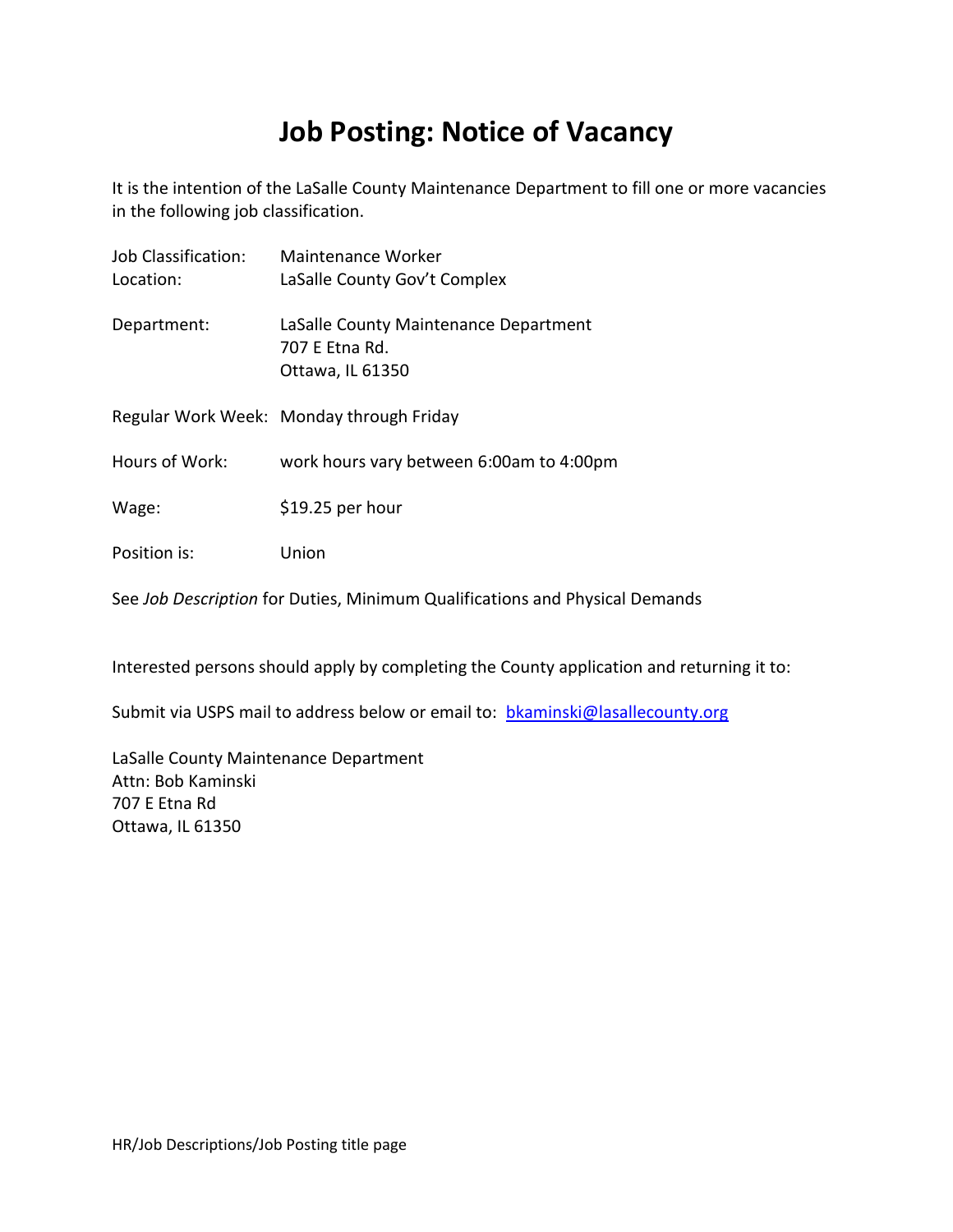## **LaSalle County**

### **Job Description**



**Job title: Maintenance Technician**

**Work Location: Gov't Complex, Downtown Courthouse, Nursing Home**

**Division/Department: Building Maintenance**

#### **Reports to: Assistant Superintendent and Superintendent of Maintenance**

#### **Employment Classifications:**

**X Full-time Part-time Exempt X Nonexempt Salaried X Hourly**

**Salary Grade: \_\_\_\_**

**Current Employee holding position is: \_\_\_\_\_\_\_\_\_\_\_\_\_\_\_\_\_\_\_**

**X Bargaining Unit** 

**Essential Duties and Responsibilities:**

#### **Performs work tasks directly related to the maintenance, operation, and repair of County buildings and equipment.**

- Equipment includes, but not limited to the following: boilers (both steam and hot water), chillers, pumps, electrical, plumbing, telephone, air conditioning/refrigeration.
- Performs ground maintenance duties as assigned.
- Assists with preventive maintenance tasks on buildings and equipment as required.
- Participates in facility projects as assigned.
- Assists in the containment of biohazard exposure situations in County facilities; notifies Assistant Superintendent of situation to determine level of containment.
- May be called out for emergency repair to buildings or for equipment.
- Perform related duties as assigned by supervisor.
- Maintain compliance with all company policies and procedures
- Performs all job tasks within the rules and guidelines of the County's Safety Policy and Procedure Manual

#### **Education and/or Work Experience Requirements:**

- Two to three years practical experience in maintenance, mechanical, grounds or other related environments, preferred.
- High School Diploma required.
- Valid IL Driver's license required
- Exposure to maintenance equipment such as boilers, chillers, pumps, air conditioning/refrigeration preferred.
- Must be able to trouble shoot problems when working with a variety of different types of machinery and equipment.
- Capable of assessing a situation, determining necessary steps to fix a problem and having the ability to use appropriate instruction manuals, blue prints and tools to complete the task.
- Flexibility to environmental elements, as the position requires indoor and outdoor work.
- Capability and understanding that work requires physical exertion.
- Ability to follow direction and work independently.
- Team player with willingness to support departmental success.